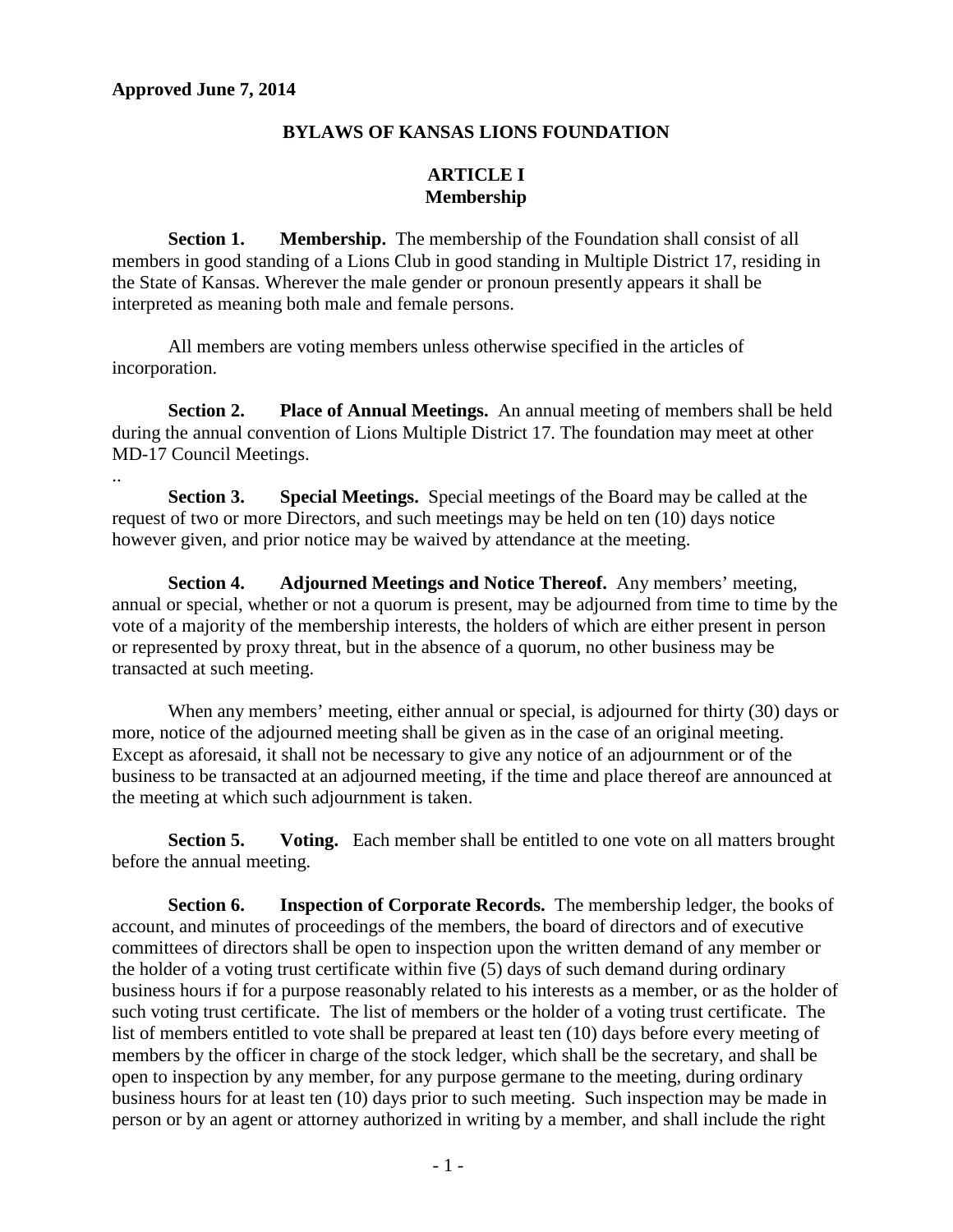to made abstracts. Demand of inspection other than at a members' meeting shall be made in writing upon the president, secretary, assistant secretary or general manager of the corporation.

**Section 7.** Inspection of Bylaws. The corporation shall keep in its principal office for the transaction of business the original or a copy of these bylaws as amended or otherwise altered to date, certified by the secretary, which shall be open to inspection by the members at all reasonable times during ordinary business hours.

# **ARTICLE II Directors**

**Section 1. Powers.** Subject to limitations of the Articles of Incorporation, of the bylaws, and of the Kansas Corporation Code as to action which shall be authorized or approved by the members, and subject to the duties of directors as prescribed by the bylaws, all corporate powers shall be exercised by or under the authority of, and the business and affairs of the corporation shall be controlled by, the board of directors. Without prejudice to such general powers, but subject to the same limitations, it is hereby expressly declared that the directors shall have the following powers, to-wit:

First – If allowed by the Articles of Incorporation, to alter, amend, or repeal the bylaws of the corporation.

Second – To select and remove all other officers, agents and employees of the corporation, prescribe such powers and duties for them as may not be inconsistent with the law, or with the Articles of Incorporations or Bylaws, fix their compensation, and require from them security for faithful service.

Third – To conduct, manage, and control the affairs and business of the corporation, and to make such rules and regulations therefore not inconsistent with the law, or with the Articles of Incorporation or the bylaws, as they may deem best.

Fourth – To change the principal office and registered office for the transaction of the business of the corporation from one location to another as provided in Article I hereof; to fix and locate from time to time one or more subsidiary offices of the corporation within or without the State of Kansas, as provided in Article I, Section 3 hereof; to designate any place within or without the Sate of Kansas for the holding of any members' meeting or meetings except annual meetings; to adopt, make and use a corporate seal, to prescribe the forms of membership certificates, and to alter the forms of such seal and of such certificates from time to time, as in their judgment they may deem best, provided such seal and such certificate shall at all times comply with the provisions of law.

Fifth – To borrow money incur indebtedness for purposes of the corporation, and to cause to be executed and delivered therefore, in the corporate name, promissory notes, bonds, debentures, deeds of trust, mortgages, pledges, hypothecations or other evidences of debt and securities therefore.

Sixth – To appoint an executive committee and other committees, and to delegate to such committees any of the powers and authority of the board in the management of the business and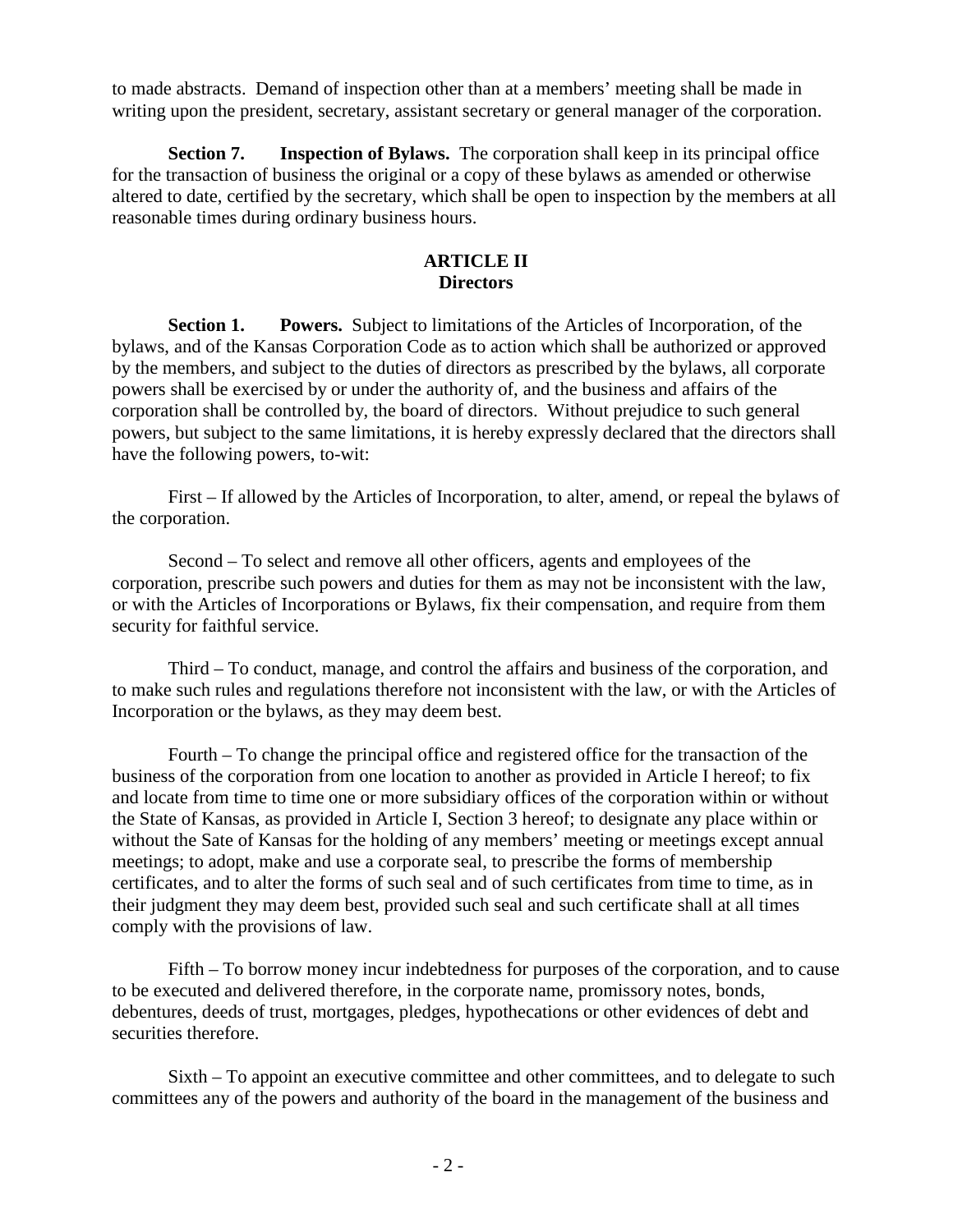affairs of the corporation, except the power to adopt, amend or repeal bylaws. Any such committee shall include a minimum of one director.

**Section 2.** Number and Qualifications of Directors. The Board of Directors shall consist of three Lions from each Sub-District in Lions Multiple District 17, Kansas. Members of the Board of Directors shall be members in good standing of a Lions Club in the State of Kansas.

**Section 3. Election and Term of Office.** One director will be elected per year and shall each serve a three-year term. The Directors shall be elected at their District Convention. No Director will serve more than two consecutive terms or a maximum of six consecutive years on the Kansas Lions Foundation Board of Directors. However, after being off the board of directors of the Kansas Lions foundation for the period of one term a Lion would be eligible for reelection to that position.

All Directors shall hold office until their respective successors are elected. Any Director can be removed from office at any time for good cause. Removal of elected Directors would require a majority vote of the voting members of his/her sub-district. Elected Directors may be removed without cause by a two-thirds majority vote of the voting members of his/her subdistrict.

**Section 4. Special Meetings.** Special meetings of the board of directors for any purpose or purposes shall be called at any time by the president or, if he is absent or unable or refuses to act, by the secretary or by any other director Notice of such special meetings, unless waived by attendees thereof or by written consent of the holding of the meeting shall be given by written notice mailed at least five (5) days prior to the proposed meeting time. Notice may also be hand delivered or sent via electronic means at least two (2) days before the date such meeting is to be held. If mailed, such notice shall be deemed to be delivered when deposited in the United States mail with postage thereon addressed to the directors at their residence or usual place of business. If notice is sent electronically, such notice shall be deemed to be delivered when sent.

**Section 5. Notice of Adjournment.** Notice of the time and place of holding an adjourned meeting need not be given to absent directors if the time and place be fixed at the meeting adjourned.

**Section 6. Waiver of Notice.** The transactions of any meeting of the board of directors, however called and noticed or wherever held, shall be as valid as though had at a meeting duly held after regular call and notice, if a quorum be present, and if, either before or after the meeting, each of the directors not present signs a written waiver of notice, or a consent to holding such meeting, or an approval of the minutes thereof. All such waivers, consents or approvals shall be filed with the corporate records or made a part of the minutes of the meeting.

**Section 7. Quorum.** A majority of the total number of directors shall be necessary to constitute a quorum for the transaction of business, except to adjourn as hereinafter provided. Every act or decision done or made by a majority of the directors present at a meeting duly held at a meeting duly held at which a quorum is present shall be regarded as the act of the board of directors, unless a greater number be required by law or by the Articles of Incorporation. The directors present at a duly called or held meeting at which a quorum is present may continue to do business until adjournment, notwithstanding the withdrawal of enough directors to leave less than a quorum.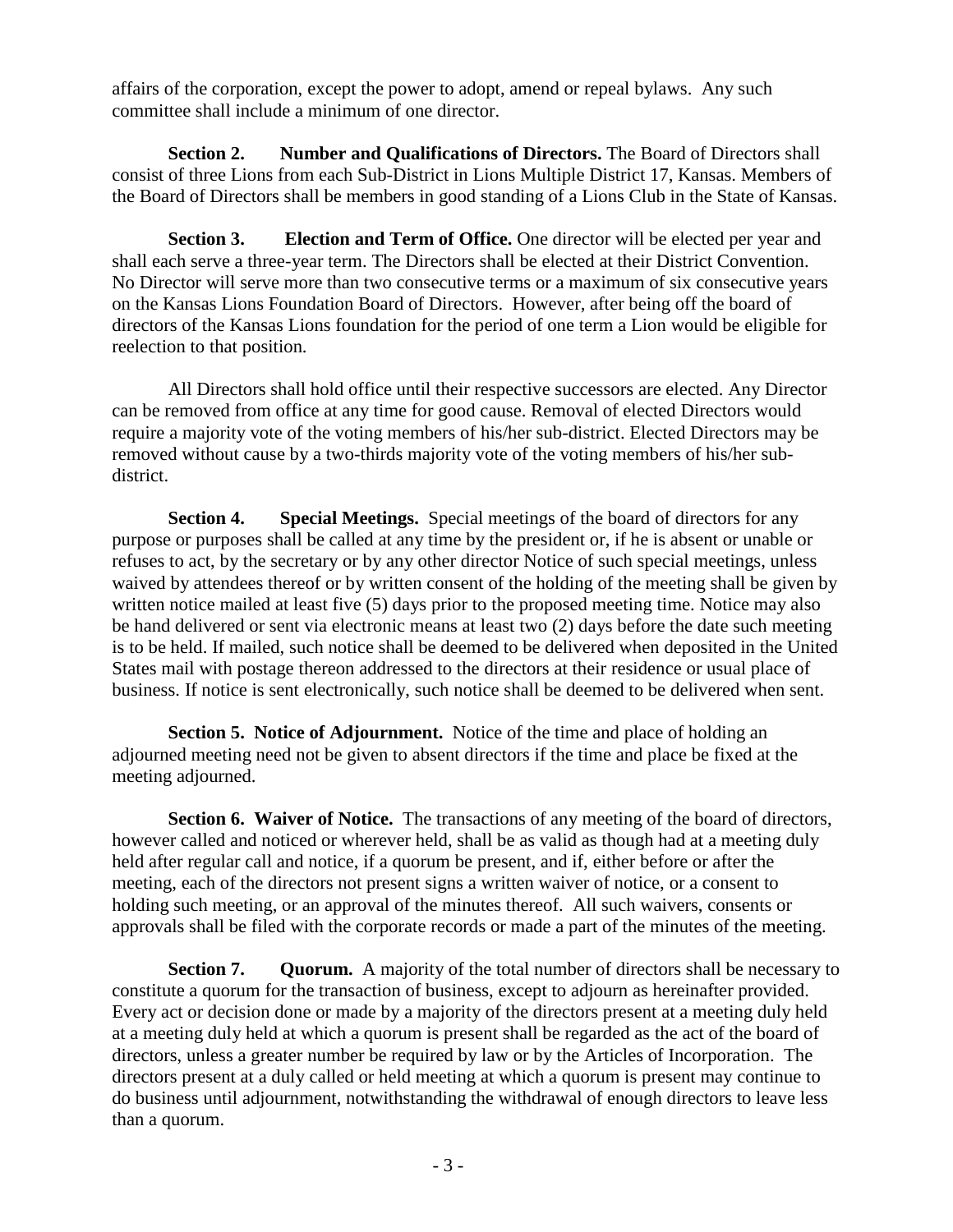**Section 8. Meetings by Telephone.** Members of the board of directors of the corporation, or any committee designated by such board, may participate in a meeting of the board of directors by means of conference telephone or similar communications equipment, by means of which all persons participating in the meeting can hear one another, and such participation in a meeting shall constitute presence in person at the meeting.

**Section 9.** Adjournment. A majority of the directors present may adjourn any directors' meeting to meet again at a stated day and hour or until the time fixed for the next regular meeting of the board.

**Section 10. Votes and Voting.** All votes required of directors hereunder may be by voice vote or show of hands, unless a written ballot is requested, which request may be made by one director. Each director shall have one vote, unless the Article of Incorporation provide that directors elected by the holders of a class of members have more or less than one vote per director on any matter. Every reference to a majority or other proportion of directors shall refer to a majority of other proportion of the votes of such directors.

**Section 11. Inspection of Books and Records.** Any director shall have the right to examine the corporation's membership ledger, a list of its members entitled to vote and its other books and records for a purpose reasonably related to such director's position as a director. When there is any doubt concerning the inspection rights of a director, the parties may petition the District Court, which may, in its discretion, determine whether an inspection may be made and whether any limitations or conditions should be imposed upon the same.

**Section 12.** Fees and Compensation. Directors shall not receive any stated salary for their service. They may claim expenses in accordance with the Kansas Lions Rules of Audit, unless adjusted by the Board of Directors.

# **ARTICLE IV Officers**

**Section 1.** Officers. The officers of the corporation shall be a president, a secretary and a treasurer. The corporation may also have, at the discretion of the board of directors, one or more vice-presidents, one or more assistant secretaries and one or more assistant treasurers, and such other officers as may be appointed in accordance with the provisions of Section 3 of this Article III. Any number of offices may be held by the same person.

**Section 2.** Election. The officers of the corporation, except such officers as may be appointed in accordance with the provisions of Section 3 or Section 5 of this Article III, shall be chosen annually by the board of directors, and each shall hold his office until he shall resign or shall be removed or otherwise disqualified to serve, or his successor shall be elected and qualified.

**Section 3.** Subordinate Officers, Etc. The board of directors may appoint such other officers as the business of the corporation my require, each of whom shall have authority and perform such duties as are provided in these bylaws or as the board of directors may from time to time specify, and shall hold office until he shall resign or shall be removed or otherwise disqualified to serve.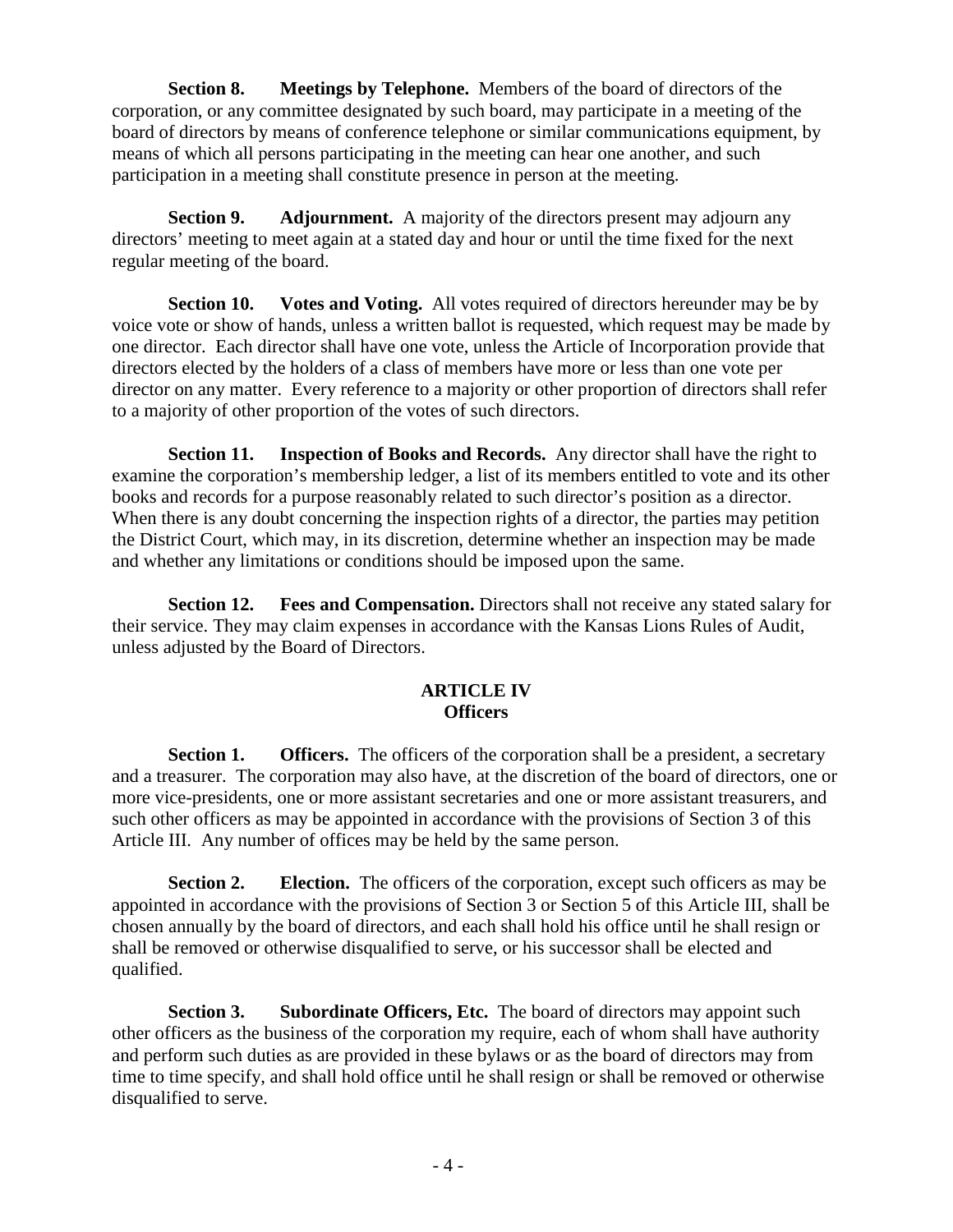**Section 4.** Compensation of Officers. Officers and other employees of the corporation shall receive such salaries or other compensation as shall be determined by resolution of the board of directors, adopted in advance or after the rendering of the services, or by employment contracts entered into by the board of directors. The power to establish salaries of officers, other than the president or chairman of the board, may be delegated to the president, chairman of the board, or a committee.

**Section 5.** Vacancies. A vacancy in any office because of death, resignation, removal, disqualification or any other cause shall be filled in the manner prescribed in these bylaws for regular appointment to such office.

**Section 6.** Removal and Resignation. Any officer may be removed, either with or without cause, by a majority of the directors at the time in office, at any regular or special meeting of the board, or, except in the case of an officer chosen by the board of directors, by any officer upon whom such power of removal may be conferred by the board of directors. Any officer may resign at any time upon written notice to the corporation.

**Section 7.** President. The President shall preside at all meeting of the Foundation. The President shall have the supervisory powers as may be given by the Board of Directors. The President shall be an ex officio member of all committees.

**Section 8. Vice-President.** In the absence or disability of the president, the vicepresident or vice-presidents, if there be such an officer or officers, in order of their rank as fixed by the board of directors, shall perform all the duties of the president, and when so acting shall have all the powers of, and be subject to all the restrictions upon, the president. The vicepresidents shall have such other powers and perform such other duties as from time to time may be prescribed for them respectively by the board of directors or these bylaws.

**Section 9.** Secretary. The secretary shall keep, or cause to be kept, a book of minutes at the principal office or such other place as the board of directors may order, of all meetings of directors and members, with the time and place of holding, whether regular or special, and if special, how authorized, the notice thereof given, the names of those present at directors' meetings, the members present or represented at members' meetings and the proceedings thereof.

The secretary shall keep, or cause to be kept, at the principal office or at the office of the corporation's transfer agent, a membership ledger, showing the names of the members and their addresses, and the number and date of membership certificates issued; and the date of suspension, termination or resignation of very membership certificate surrendered for cancellation.

The secretary shall give, or cause to be given, notice of all the meetings of the members and of the board of directors required by these bylaws or by law to be given, and he shall keep the seal of the corporation in safe custody, and shall have such other powers and perform such other duties as may be prescribed by the board of directors or these bylaws.

**Section 10. Treasurer.** The treasurer shall keep and maintain or cause to be kept and maintained, adequate and correct accounts of the properties and business transactions of the corporation, including accounts of its assets, liabilities, receipts, disbursements, gains, losses,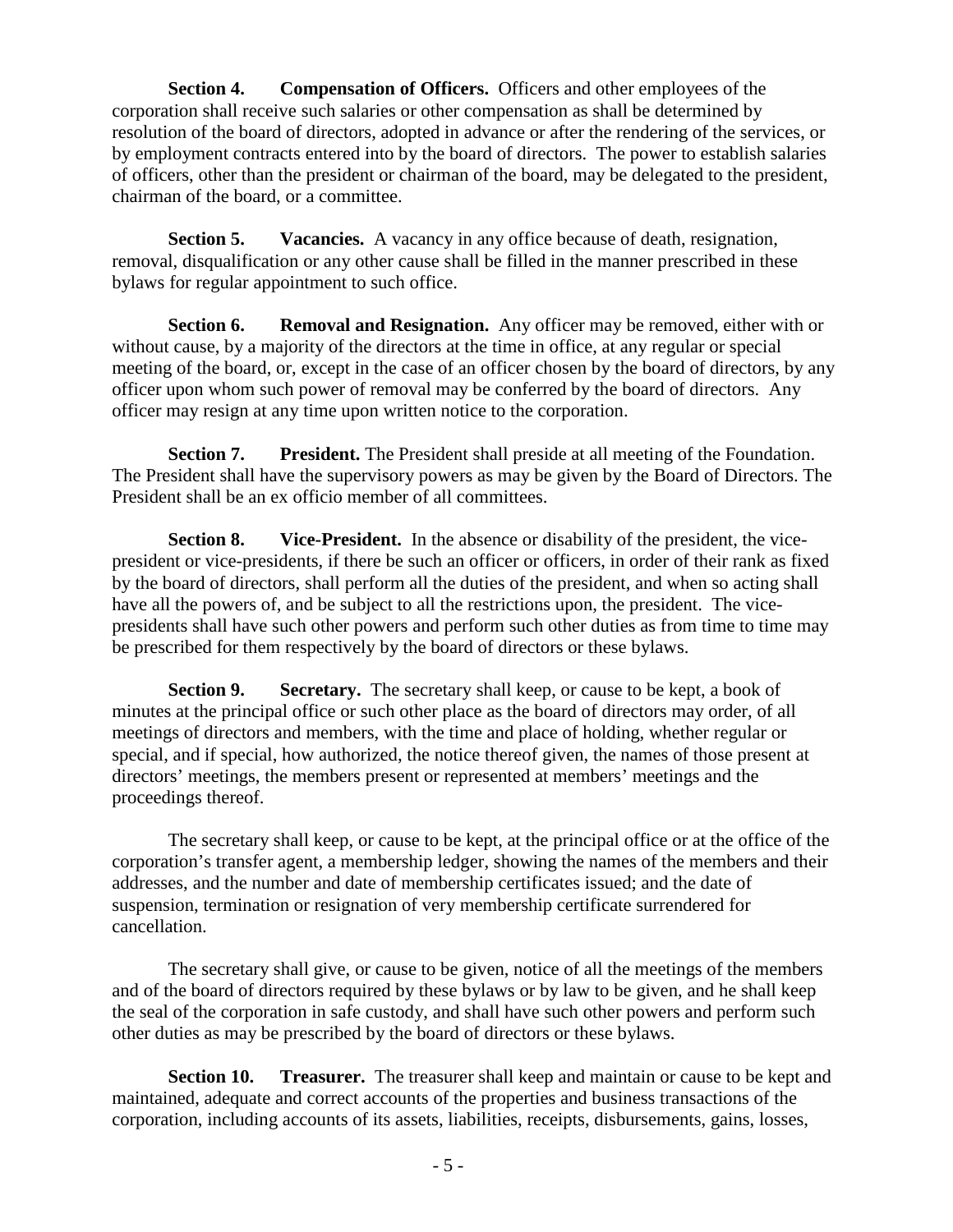capital, surplus and shares. The books of account shall at all reasonable times be open to inspection by any director.

The treasurer shall deposit all monies and other valuables in the name and to the credit of the corporation with such depositories as may be designated by the board of directors. He shall disburse the funds of the corporation as may be ordered by the board of directors, shall render to the president and directors, whenever they request it, an account of all of his transactions as treasurer and of the financial condition of the corporation, and shall have such other powers and perform such other duties as may be prescribed by the board of directors or these bylaws. He shall be bonded, if required by the board of directors.

# **ARTICLE V Receipt and Distribution of Funds**

**Section 1.** The fiscal year of the Foundation will be from July 1 of the calendar year to June 30 of the following calendar year.

**Section 2.** The funds in the Foundation shall be maintained in accordance with the principles of Fund Accounting.

**Section 3.** Funds may de deposited in the Foundation by any Lions Club, Lions District, individual contributor of corporation.

**Section 4.** Funds contributed to the Foundation may be directed to a specific project. Directed funds must be distributed by the Foundation according to the instructions of the contributing Lions Club, Lions District, individual contributor, corporation or foundation.

**Section 5.** Donations to the Foundation may be restricted by the donor for geographical areas or for type of education, training or projects to be provided. In that event, such restriction will be honored by the corporation. The corporation shall ensure that all funds are disbursed according to the restriction unless the same is contrary to the purpose of the Foundation, in which event the funds may be returned or used as part of the general fund.

### **ARTICLE VI Miscellaneous**

**Section 1. Use of Roberts Rules of Order.** The most current revision of Roberts Rules of Order shall be used for the conduct of all members' and directors' meetings except as otherwise provided hereunder or in the Articles of Incorporation.

**Section 2. Indemnification of Directors and Officers.** When a person is sued, either alone or with others, because he is or was a director or officer of the corporation, or of another corporation serving at the request of this corporation, if any proceeding arising out of his alleged misfeasance of nonfeasance in the performance of his duties or out of his alleged misfeasance or nonfeasance in the performance of his duties or out of any alleged wrongful act against the corporation or by the corporation, he shall be indemnified for his reasonable expenses, including attorneys' fees incurred in the defense of the proceeding, if both of the following conditions exist: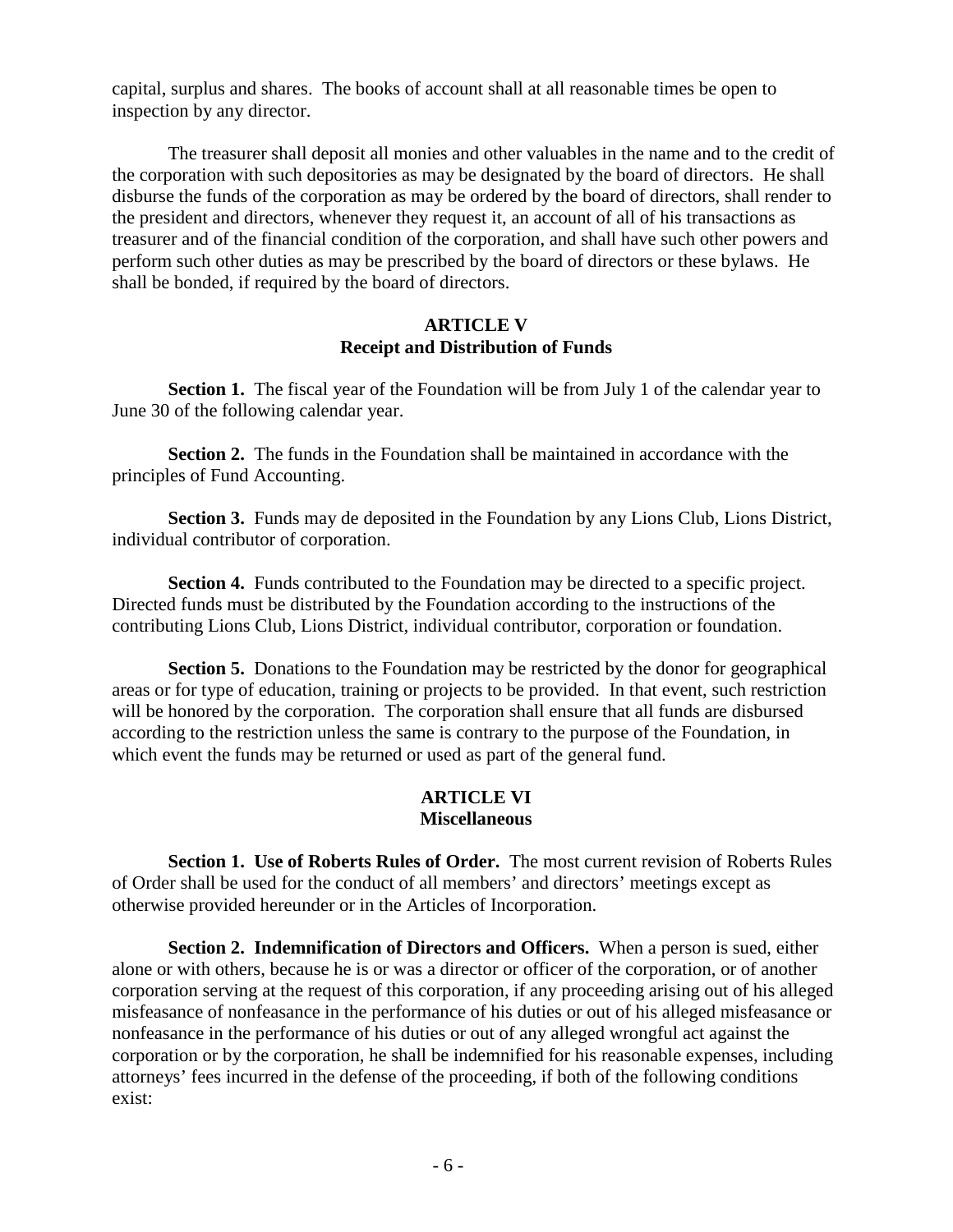(a) The person sued is successful in whole or in part, or the proceeding against him is settled with the approval of the court.

(b) The court finds that his conduct fairly and equitably merits such indemnity.

The amount of such indemnity which may be assessed against the corporation, its receiver, or its trustee, by the court in the same or in a separate proceeding shall be so much of the expenses, including attorneys' fees incurred in the defense of the proceeding, as the court determines and finds to be reasonable. Application for such indemnity may be made either by the person sued or by the attorney or other person rendering services to him in connection with the defense, and the court may order the fees and expenses to be paid directly to the attorney or other person, although he is not a party to the proceeding. Notice of the application for such indemnity shall be served upon the corporation, its receiver, or its trustee, and upon the plaintiff and other parties to the proceeding. The court may order notice to be given also the members in the manner provided in Article II, Section 2, for giving notice of members' meetings, in such form as the court directs.

**Section 3. Checks, Drafts, Etc.** All checks, drafts or other orders for payment of money, notes or other evidences of indebtedness, issued in the name of or payable to the corporation, shall be signed or endorsed by such person or persons and in such manner as, from time to time, shall be determined by resolution of the board of directors.

**Section 4. Annual Report.** An annual report to members will be given at the annual meeting held in conjunction with the MD-17 annual Convention.

**Section 5. Contracts, Deeds, Etc., How Executed.** The board of directors, except as in these bylaws otherwise provided, may authorize any officer or officers, agent or agents, to enter into any contract or execute any instrument in the name of and on behalf of the corporation, and such authority may be general or confined to specific instances; and unless so authorized by the board of directors, no officer, agent or employee shall have any power or authority to bind the corporation by any contract or engagement or to pledge its credit or to render it liable for any purpose in any amount; provided, however, that any contracts, agreements, deeds or other instruments conveying lands or any interest therein, and any other documents shall be executed on behalf of the corporation by the president (or by a vice-president, if there be one, serving in the absence of the president), or by any other specific officer or agent or attorney so authorized under letter of attorney or other written power which was executed on behalf of the corporation by the president (or vice-president serving the in absence of the president).

**Section 6. Fiscal Year.** The board of directors shall have the power to fix and from time to time change the fiscal year of the corporation. In the absence of action by the board of directors, however, the fiscal year of the corporation shall end each year on June 30, until such time, if any, as the fiscal year shall be changed by the board of directors.

# **ARTICLE VII Dissolution**

**Section 1.** Upon the dissolution of this corporation, the governing body shall, after paying or making provision for the payment of all of the liabilities of the corporation, dispose of all of the assets of the corporation exclusively for the purposes of the corporation in such